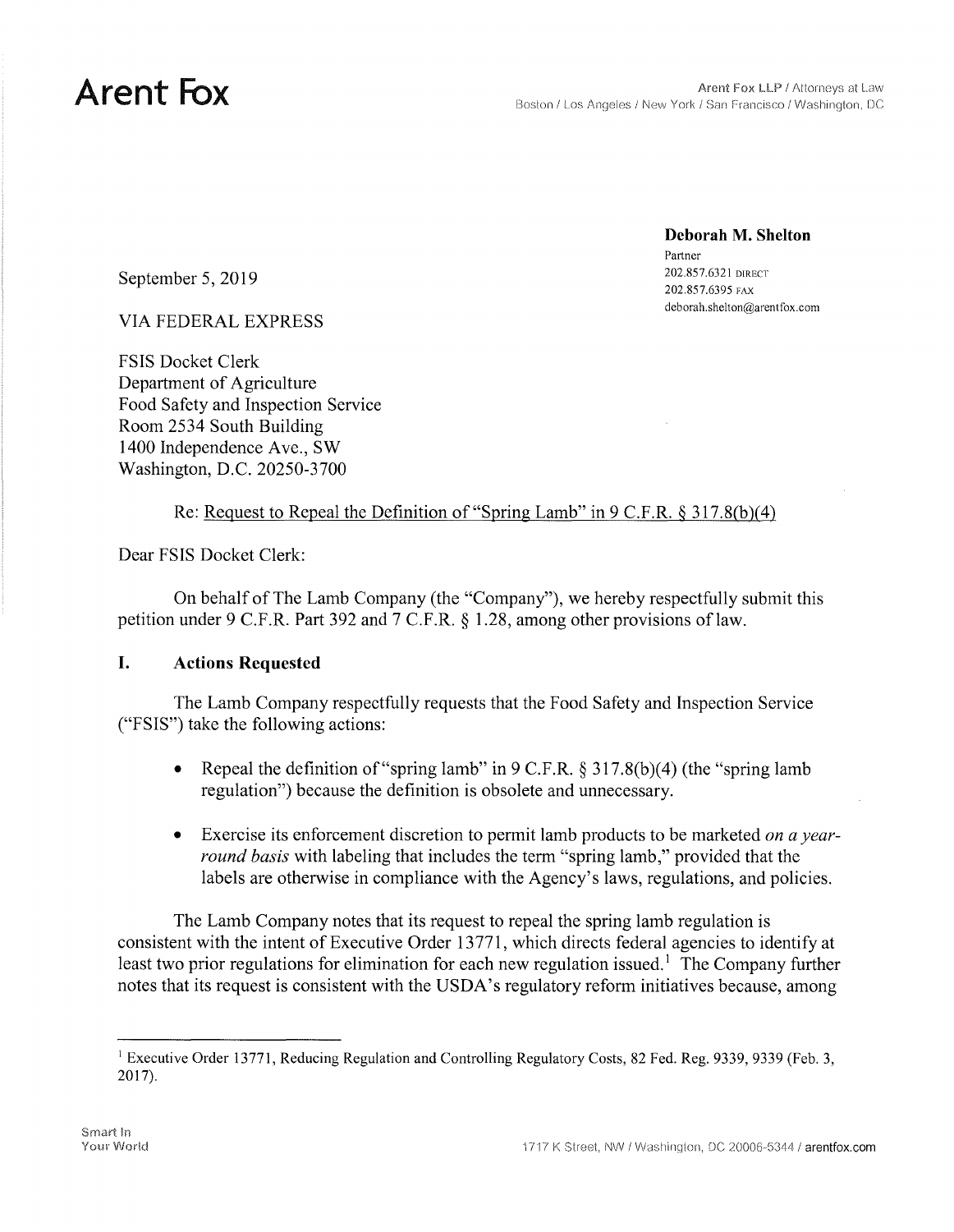other things, the spring lamb regulation is (i) outdated and unnecessary and (ii) imposes costs that exceed any purported benefits.<sup>2</sup>

### **II. Statement of Interest**

The Lamb Company is a North American supplier of lamb and other premium naturally raised proteins. It is the owner of the registered U.S. trademark "New Zealand Spring Lamb," and the Company has made a significant investment in developing this brand for over two decades. However, during certain months of the year, the Company is unable to market its products in the United States under its "New Zealand Spring Lamb" brand because this labeling is not consistent with what we respectfully submit are the outdated and arbitrary season-based requirements of the spring lamb regulation. Instead, to avoid having to pull product from the U.S. market during certain months of the year, the Company must market its products under two different sets of labeling based on the time of the year, even though the characteristics of these products are otherwise the same. This practice not only imposes additional packaging and inventory costs upon the Company, but it also risks creating confusion among consumers and retail clients over the identity of the Company's products. Further contributing to this confusion, the Company is permitted to market its products in Canada under its "New Zealand Spring Lamb" brand during all twelve months of the year.

### **III. Statement of Grounds**

### **A. The Original Basis and Purpose of the Spring Lamb Regulation is Unclear but Appears to be Largely a Historical Artifact**

To the Company's knowledge, the public record associated with the issuance of the spring lamb regulation neither explains the original purpose of the regulation nor describes the facts and data that supported its issuance. The spring lamb regulation appears to have been issued by the War Food Administrator in 1945 as part of a package of amendments to the meat inspection regulations.<sup>3</sup> The authority conferred upon the War Food Administrator to issue such regulations derived in part from certain executive orders issued during World War II.<sup>4</sup>

<sup>&</sup>lt;sup>2</sup> On December 21, 2018, The Lamb Company submitted comments to the docket of the proposed rule entitled "Identifying Regulatory Reform Initiatives" requesting that USDA repeal 9 C.F.R. § 3 l 7.8(b)(4). *See* 82 Fed. Reg. 32649, 32649-32650 (Jul. 17, 2017) (Exhibit I). 3 IO Fed. Reg. 3316, 3335 (Mar. 29, 1945).

<sup>4</sup>*Id.* at 3316.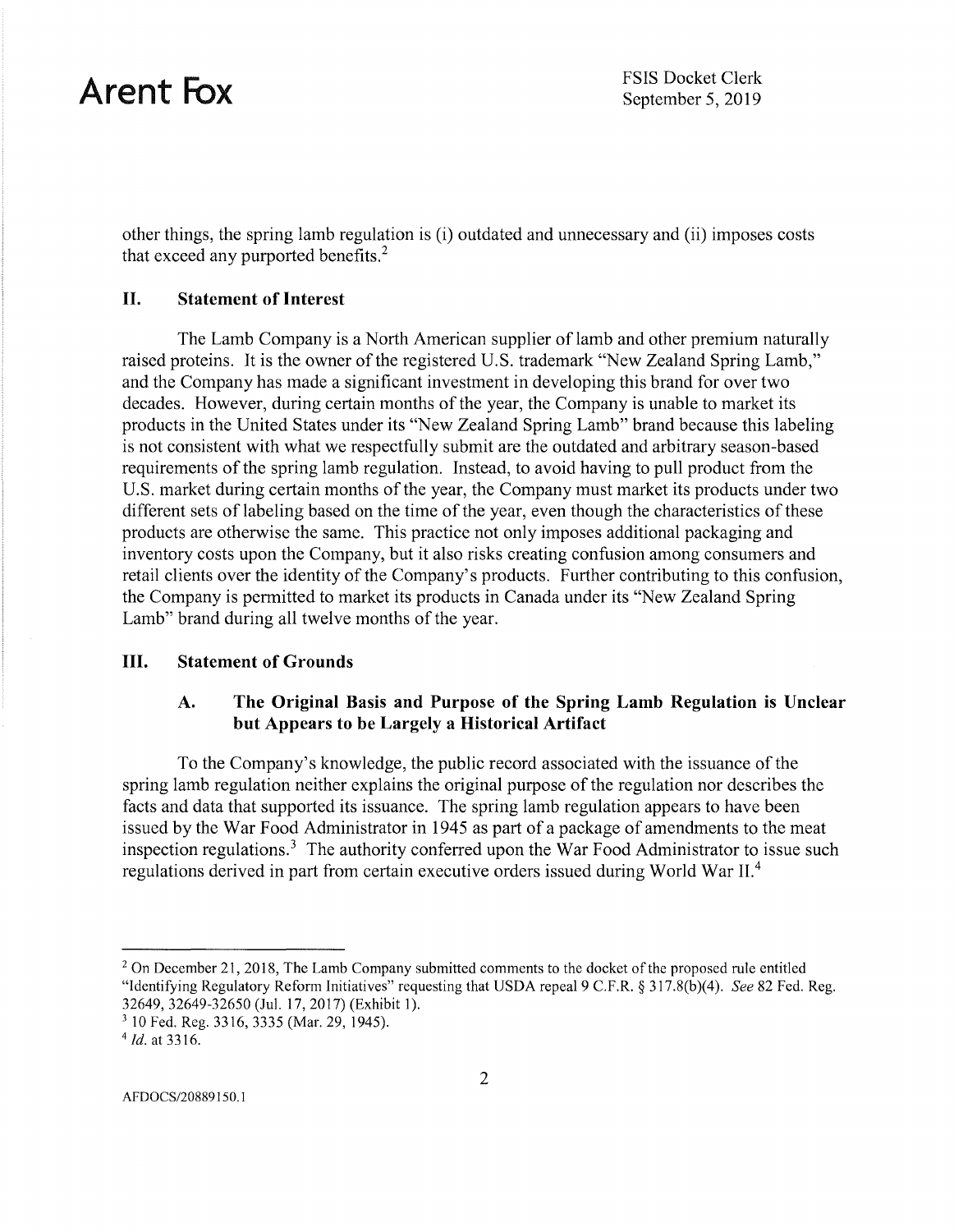Shortly after the spring lamb regulation was issued, the office of the War Food Administrator was terminated, and its functions were transferred to the Secretary of Agriculture.<sup>5</sup> By executive order, all regulations issued by the War Food Administrator were to "continue in full force and effect unless and until modified or revoked by the Secretary of Agriculture.<sup>16</sup> The spring lamb regulation was not subsequently modified or revoked by the Secretary.<sup>7</sup> It is unclear, however, whether the Secretary specifically considered the ongoing applicability of these war-time regulations—including the spring lamb regulation—when deciding that this package of amendments would remain in effect at the conclusion of the war.

Notwithstanding this uncertainty, the historical context surrounding the issuance of the spring lamb regulation suggests that its original basis may relate, at least in part, to a disagreement between the spring lamb industry and federal regulators over the ceiling prices for lamb products during World War II. In a statement submitted to Congress in 1944 on the question of price controls for lamb products, the industry contended that the Office of Price Administration ("OPA") should set the ceiling price for spring lambs at  $15$  percent above the average price for fed lambs.<sup>8</sup> In support of its position, the industry provided price data showing that spring lambs typically commanded a 15 percent premium in the market relative to fed lambs.<sup>9</sup> At the time, spring lambs were slaughtered at 5 to 6 months of age, whereas fed lambs were slaughtered at  $10$  to  $12$  months of age.<sup>10</sup> The industry also claimed that the Agricultural Marketing Service ("AMS") had "tentatively agreed to stamp (roll) lambs 'spring' at the time of grading"<sup>11</sup>-an action presumably intended to facilitate the marketing of spring lambs at the higher ceiling price that the industry was requesting. However, it is unclear whether AMS ever adopted this practice.

 $^{10}$  *Id.* 

<sup>11</sup>*Id.* at 2037-2038.

AFDOCS/20889150.1

*<sup>5</sup>* 10 Fed. Reg. 8087, 8087 (Jul. 3, 1945).

<sup>&</sup>lt;sup>7</sup> On September 19, 1945, the Secretary of Agriculture redesignated the heading of Chapter II of Title 9 (which contained the spring lamb regulation) as "Production and Marketing Administration (Livestock Branch)". 10 Fed. Reg. 11981, 11981 (Sep. 21, 1945). On September 27, 1946, the Acting Secretary of Agriculture further redesignated subchapter B and Parts 251-279 of Title 9 (which contained the spring lamb regulation) as subchapter A-Meat Inspection Regulations, Parts 1-29. 11 Fed. Reg. 11189, 11189 (Oct. 2, 1946).

<sup>8</sup>*H.R. 4376-A Bill to Extend the Period ofOperation ofthe Emergency Price Control Act of1942: Hearing Before the H. Comm. on Banking and Currency,* 78th Cong. 2037 (May 17, 1944) (hereinafter *Extension ofEmergency Price Control Act Hearing)* ( excerpt attached as Exhibit 2).

<sup>9</sup>*Id.*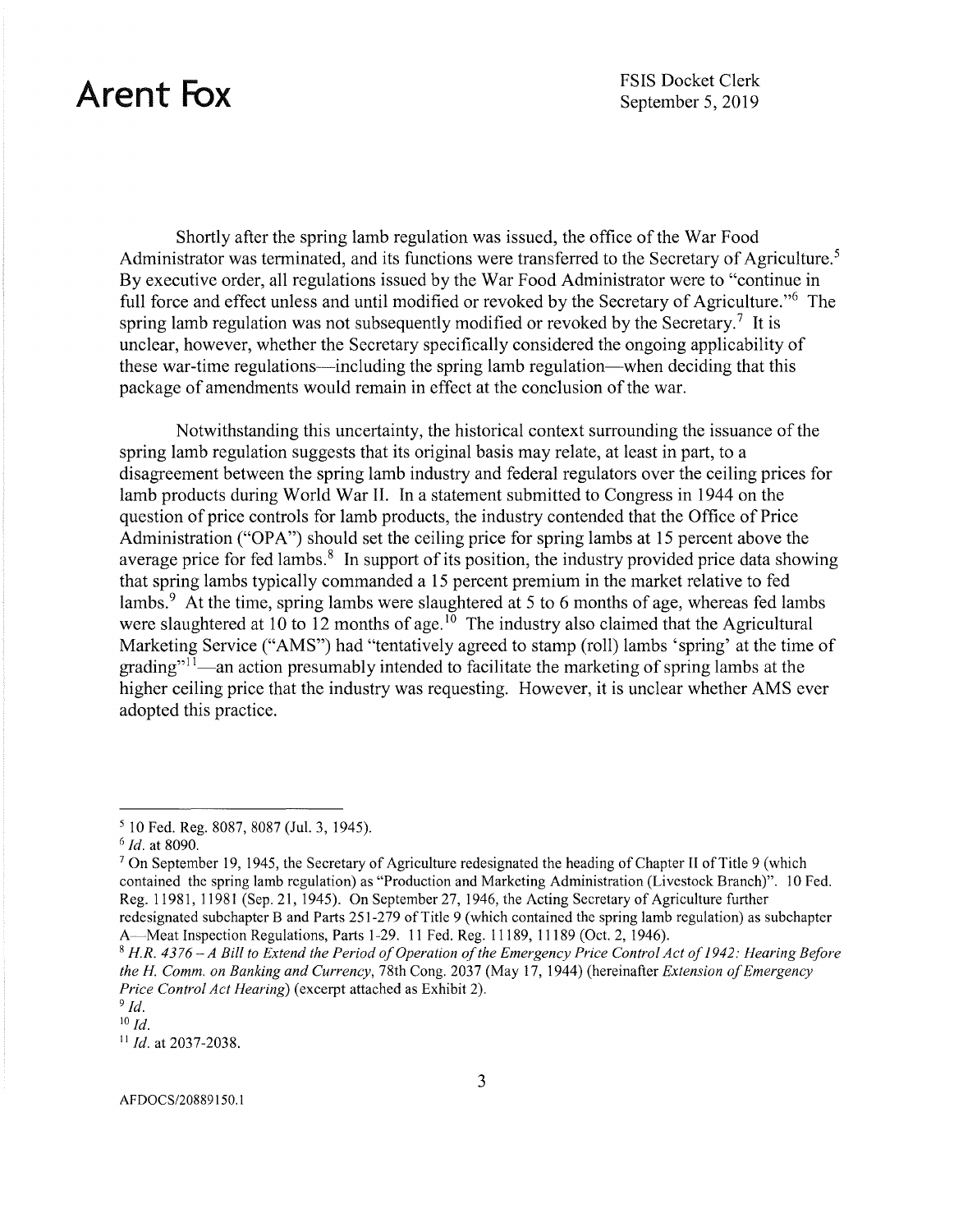OPA, however, did not believe that spring lambs warranted a separate premium above the upper tier of the existing ceiling price for lamb.<sup>12</sup> In support of its position, OPA contended that "it is impossible for the consumer to know a genuine spring lamb from a fed lamb" and that "any overage for genuine spring lambs during this 2- or 3-month period in which they market would lead to a general increase in upgrading in the price of lamb over the country at retail."<sup>13</sup> OPA further asserted that there was "a difference of opinion" as to whether the meat from spring lambs had different characteristics from the meat of fed lambs and that "these differences are extremely difficult to define."<sup> $14$ </sup> Rather than focus on the purported differences between spring lamb and fed lamb, OPA explained that "[a] lamb is generally defined as any [sheep] under a year old" and that "the test of a lamb, technically, is whether the joints break properly."<sup>15</sup>

The historical context in which the spring lamb regulation was issued suggests that its original purpose may have been more directed at addressing industry concerns over the war-time prices of spring lamb products than at protecting U.S. consumers from economic deception. In this regard, it should be noted that the historical use of the terms "Spring Lamb" and "genuine spring lamb" peaked during the period surrounding World War II (when the regulation was issued) and then abruptly declined, suggesting that the significance of these terms was closely tied the events of that time and thus not relevant today.<sup>16</sup>

<sup>&</sup>lt;sup>12</sup> *Id.* at 2040 ("The Kentucky Spring Lamb Association] feel[s] that they should have a premium above the double A price because their lambs are so-called genuine spring lambs. We have investigated that very carefully and we could not grant them that overage."). 13 *Id.* at 2041.

<sup>14</sup>*Id.* 

is *Id.* 

<sup>&</sup>lt;sup>16</sup> See Google Books Ngram Viewer, <https://books.google.com/ngrams> (search terms = "Spring Lamb" and "genuine spring lamb"; corpus of books= "American English") (Exhibit 3-1). A similar usage pattern was observed in the time period in question when the "English" corpus of books was searched. Exhibit 3-2. However, a more complex usage pattern was observed when a "case-insensitive" graph was generated from the American English corpus of books, potentially because the more general phrase "spring lamb" is used in a broader set of contexts. Exhibit 3-3 (Note, the message on the graph explaining that the "[s]earch for 'genuine spring lamb' yielded only one result" refers to the number of variations of the input phrase "genuine spring lamb" and not to the number of times that the phrase was mentioned in this corpus of books.).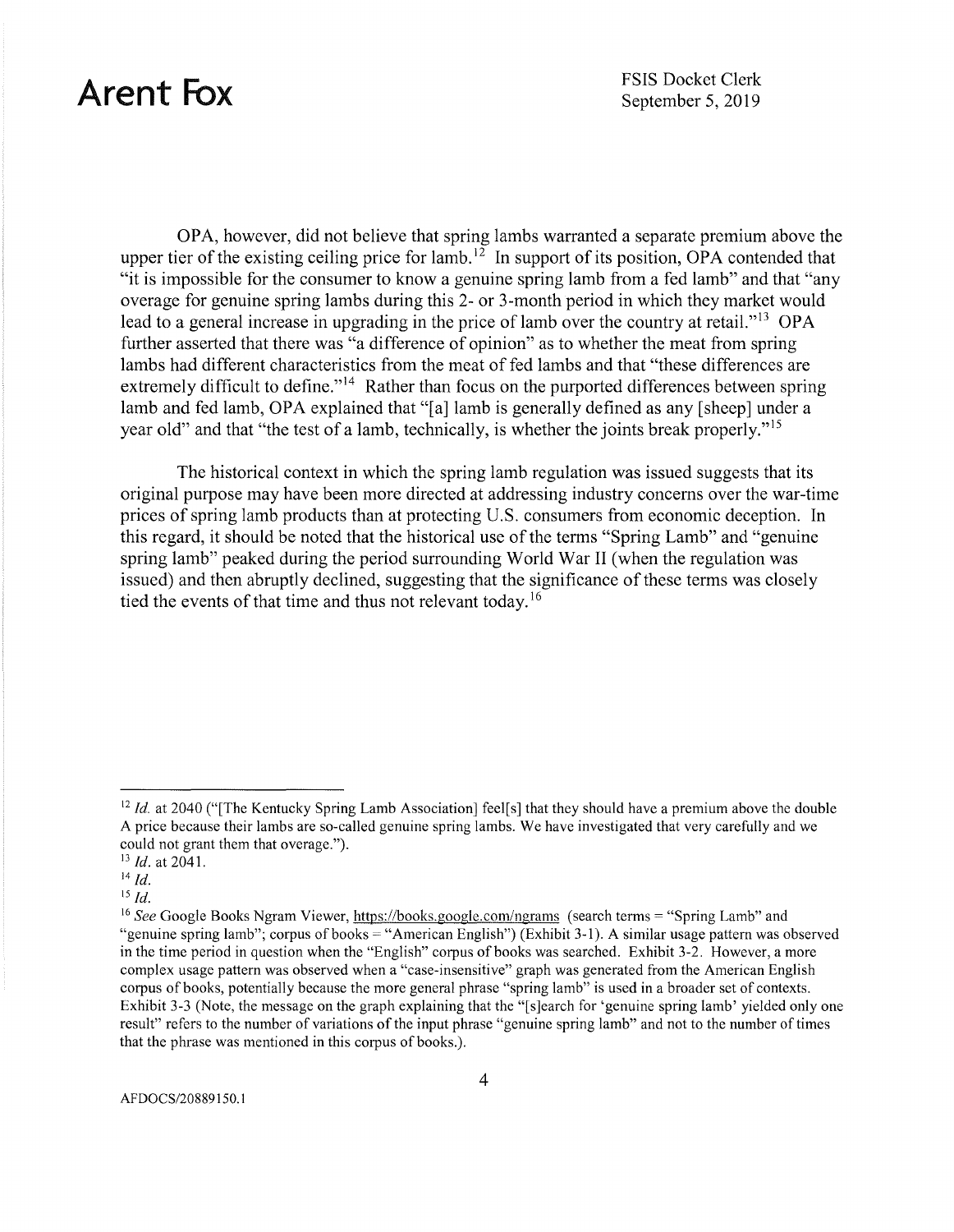### **B. Whatever Its Original Purpose, the FSIS Definition of "Spring Lamb" Is Now Obsolete**

### **1. The Definition is Outdated Because It Does Not Reflect Modern Industry Practices**

Regardless of its original purpose, the spring lamb regulation is currently at odds with modem industry practices. Under the spring lamb regulation, the terms "spring lamb" or "genuine spring lamb" apply only to "carcasses of new-crop lambs slaughtered during the period beginning in March and terminating not beyond the close of the week containing the first Monday in October."<sup>17</sup> Historically, this season-based definition may have functioned as a proxy for a subcategory of lamb products that were produced from younger animals.<sup>18</sup> Today, however, modem industry production practices have rendered this definition obsolete, as quality lamb is available to U.S. consumers on a year-round basis. Indeed, as USDA has acknowledged, the term "spring lamb" comes from "olden times" and "[t]oday with more protected animal husbandry conditions, enjoying 'lamb' is not confined to a particular season of the year."<sup>19</sup>

More specifically, the definition of "spring lamb" in the FSIS regulation is outdated because it is inconsistent with modem domestic production practices. While domestic lamb production remains concentrated during the first five months of the calendar year, the environmental conditions in large lamb producing states such as California and Texas are favorable to fall and winter lambing operations which extends the domestic production season to most of the year.<sup>20</sup> Moreover, in comparison to traditional, seasonal production systems, modern accelerated lamb production systems are capable of providing a consistent, year-round supply of

 $179$  C.F.R. § 317.8(b)(4).

<sup>&</sup>lt;sup>18</sup> See Extension of Emergency Price Control Act Hearing, supra note 8, at 2037 (indicating that, historically, spring lambs were sold when 5 to 6 months old whereas fed lambs were sold when 10 to 12 months old) (Exhibit 2); *see also Agriculture, Rural Development, and Related Agencies Appropriations for 1984: Hearing Before the H. Subcomm. on Agriculture, Rural Development, and Related Agencies,* 98th Cong. 63 (Feb. 16, 1983) (FSIS "standards do regulate the labeling of 'spring lamb' and 'genuine spring lamb' *based on the age of the lamb*. ( emphasis added)) ( excerpt attached as Exhibit 4).

<sup>19</sup> USDA, *Lamb from Farm to Table,* <https://www.fsis.usda.gov/wps/portal/fsis/topics/food-safety-education/get>answers/food-safety-fact-sheets/meat-preparation/focus-on-lambfrom-farm-to-table/ct index (last visited May 24, 2019) (hereinafter *Lamb from Farm to Table)* (Exhibit 5). 20 American Lamb Board, *A Review ofCurrent Information: Seasonality ofthe US Lamb Industry,* at 1,

<http://lambresourcecenter.com/wp-content/uploads/2018/07>/ALB-Seasonality-White-Paper-REVFINAL-07-11-18-1.pdf (hereinafter *Seasonality of the US Lamb Industry*) (Exhibit 6).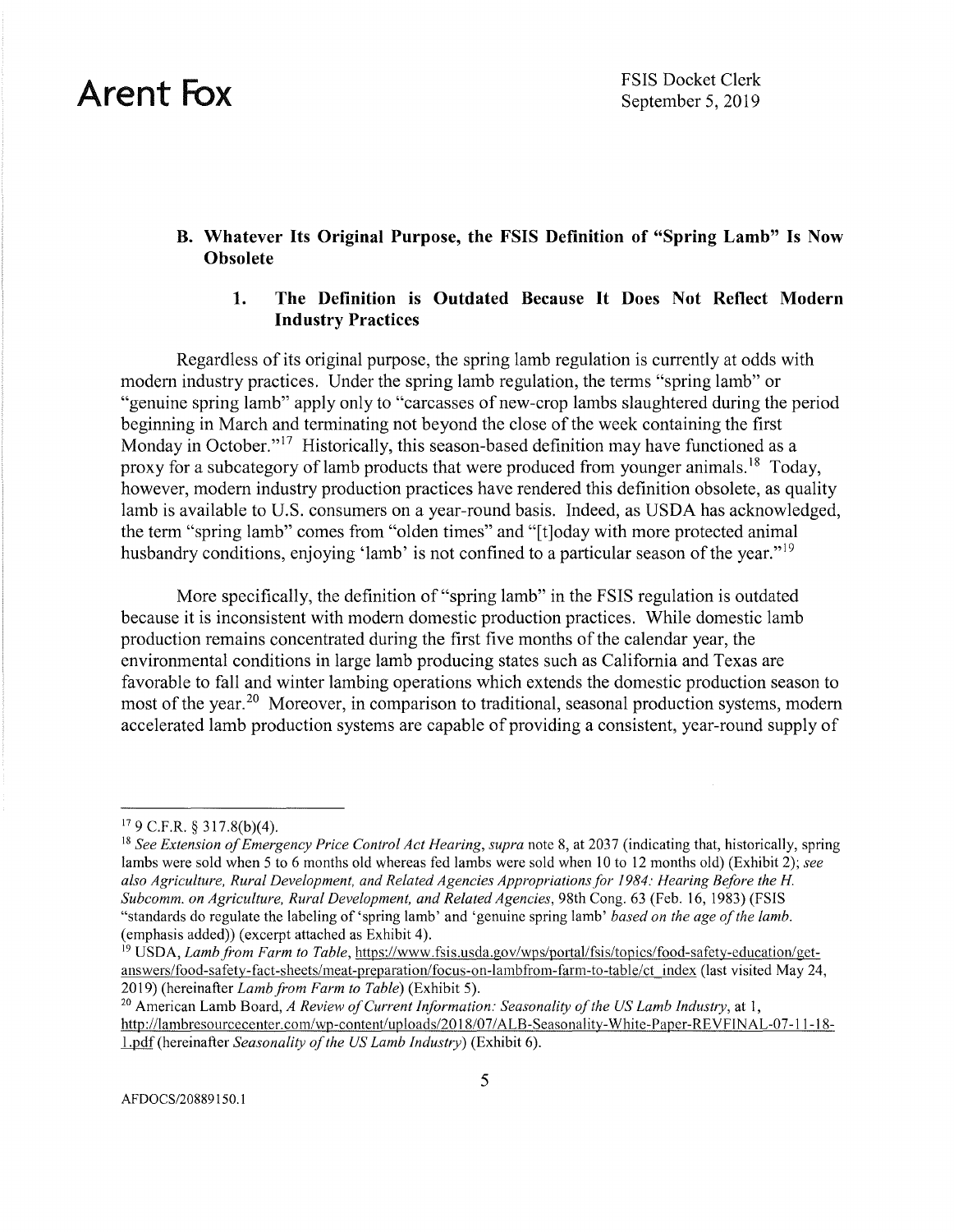domestic lambs while at the same time increasing the efficiency of the overall lamb operation.<sup>21</sup> These features of modem, domestic lamb production are inconsistent with the season-based definition of spring lamb embodied in the FSIS regulation.

The definition of "spring lamb" is also outdated because it is inconsistent with the types of producers currently supplying the U.S. lamb market. At present, approximately one-half of the total lamb meat supply in the United States is imported from countries where production is concentrated in a different period of the year than domestic production due to factors such as geography and climate.<sup>22</sup> Specifically, imports of lamb produced in the Southern Hemisphere-where spring occurs at the opposite time of the year than in the United States—account for a significant share of the total U.S. lamb supply and further increase the year-round availability of lamb to U.S. [consumers.](https://consumers.23)<sup>23</sup> The definition of "spring lamb" in the FSIS regulation is also inconsistent with the approach adopted by other countries, such as Canada, where only a single category of "lamb" products is recognized. Thus the regulatory definition of spring lamb is at odds with the modern reality that international lamb operations play a significant role in supplying lamb to the U.S. market.

Last, there is evidence suggesting that these modern industry practices are reflected in the expectations of lamb purchasers. For example, purchasers of lamb products, such as chefs and food service distributors, recognize that the traditional term "spring lamb" is outdated because young lamb is now available year-round in the U.S. [market.](https://market.24)<sup>24</sup> The sheep industry has also at times publicly discouraged use of the term "spring lamb" because quality fresh lamb has been available year-round in the United States for decades. According to one representative of the

<sup>&</sup>lt;sup>21</sup> American Lamb Board, *Increasing Your Lamb Crop Series: Accelerated Lambing Cycles*, at 1, [http://lambresourcecenter.com/wp-content/uploads/2016/](http://lambresourcecenter.com/wp-content/uploads/2016) 11 /ALB-Productivity-Fact-Sheet-ACCELERATED-

LAMBING-CLREV-10-14-16.pdf (Exhibit 7).<br><sup>22</sup> Seasonality of the US Lamb Industry, supra note 20, at 5-6 (Exhibit 6).<br><sup>23</sup> From a seasonality perspective, international lamb production in the Southern Hemisphere generally domestic production systems in California and Texas. *See Seasonality of the US Lamb Industry, supra* note 20, at 6

<sup>(</sup>Exhibit 6). 24 *See* Julia Child, Mastering the Art of French Cooking, at 328 (2001) ("We can now buy large young lamb, 5 to 7 months old, all through the year.") (Exhibit 8-1 ); David Burke and Judith Choate, *David Burke's New American Classics,* at 172 (2006) ("Leg of lamb was once enjoyed only in the spring when young lamb was brought to the market and was, therefore, often associated with Easter dinner. Then, improved breeding techniques brought young lamb to the market all year long, and leg of lamb moved from the special occasion treat to the everyday table.") (Exhibit 8-2); Kimberly Lord Stewart, *Eating Between the lines,* at 47 (2007) ("The term 'spring lamb' was important decades ago when lamb production peaked in the spring and lamb purchased in other seasons was usually sold frozen. Today this term is almost obsolete because of year-round processing.") (Exhibit 8-3); *see also lamb from Farm to Table, supra* note 19 (noting that "[m]ost lambs are brought to market at about 6 to 8 months old") (Exhibit 5).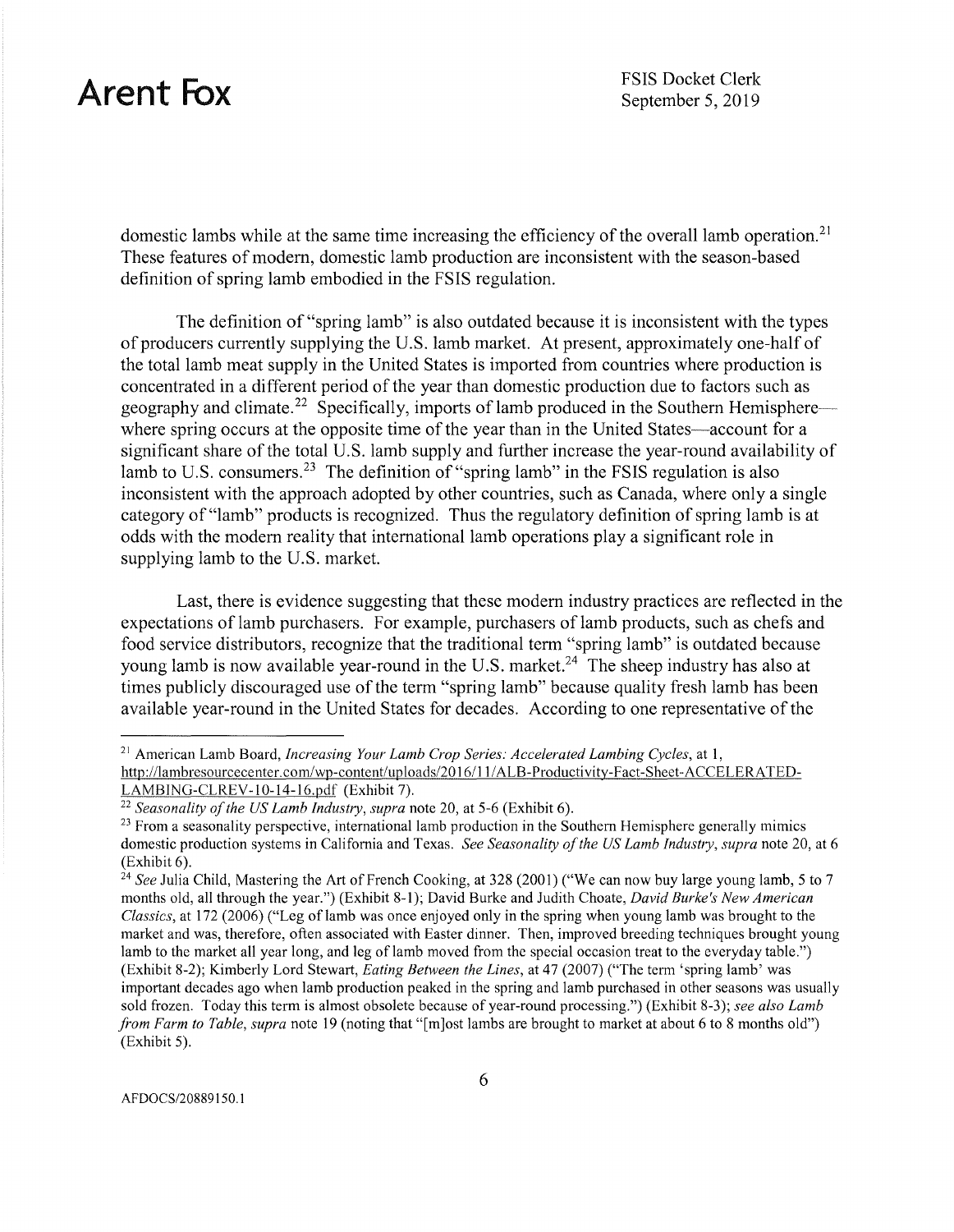sheep industry, "[c ]onsumers should not have to pay the higher prices that some butchers get by calling lamb 'spring lamb' at certain times of the year when there really is no difference."<sup>25</sup>

There is also evidence that the traditional meaning of the term "spring lamb" has changed over time. As previously noted, the frequency with which the terms "Spring Lamb" and "genuine spring lamb" have been historically used peaked during World War II—when the spring lamb regulation was issued—and then abruptly declined, suggesting that the significance of these terms was closely tied to the events of that time.<sup>26</sup> Moreover, evidence now suggests that purchasers assign a similar meaning to the terms "spring lamb" and "lamb."<sup>27</sup> Indeed, lamb purchasers commonly understand the term "spring lamb" to simply mean lamb that is slaughtered at less than 12 months of age.<sup>28</sup> Importantly, this is the same meaning that purchasers assign to the more general term "lamb." For example, survey data indicates that lamb purchasers in the retail, food service, and purveyor segments of the market understand the term "lamb" to mean "a young sheep less than  $12$  months of age."<sup>29</sup> Thus, to the modern purchaser of lamb products, the terms "spring lamb" and "lamb" share a similar meaning: a young sheep slaughtered at less than 12 months of age. Such an understanding is consistent with modem marketplace practices where "lamb" is generally produced "from younger animals, typically less than a year old" and where "[m]ost lambs are brought to market at about 6 to 8 months old."<sup>30</sup>

<sup>25</sup>*See* Florence Fabricant, *Time for Spring Lamb, But Does It Exist Or Not?,* N.Y. Times (Mar. 16, 1983),

[https://www.nytimes.com/](https://www.nytimes.com) 1983/03/ 16/ garden/time-for-spring-lamb-but-does-it-exist-or-not. html (Exhibit 9). 26 *See* section III.A, *supra.* 

<sup>&</sup>lt;sup>27</sup> This may explain why the term "Spring Lamb" remains in use today, even though its traditional meaning is no longer relevant in today's market. *See* Exhibit 3-1. 28 *See David Burke's New American Classics, supra* note 24, at 171 ("In America, most of the lamb we eat is labeled

<sup>&</sup>quot;spring lamb," which used to connote that the lamb was born in the fall to be sold in the spring; now it simply means that the lamb was butchered at under a year, preferably between 3 and 5 months for the tenderest lamb.") (Exhibit 8- 2).

<sup>&</sup>lt;sup>29</sup> See American Sheep Industry Association, National Lamb Quality Audit Strategy Workshop Summary (August 28, 2015),

<https://www.sheepusa.org/Newsmedia> WeeklyNewsletter 2015 August August282015 NationalLambOualityAud itStrategyWorkshopSummary (last visited May 24, 2019); *see also* American Lamb Board, *Final Report:* 

*Preferences and Complaints associated with American Lamb Quality in Retail & Foodservice Markets,* at 12-13, 60- 65 (April 2015) ( excerpts attached as Exhibit 10).

<sup>30</sup>*Lamb from Farm to Table, supra* note 19 (Exhibit 5); *see also* Fabricant, *supra* note 25 (Exhibit 9) ("No regulation concerns the age or size of spring lamb beyond requiring that all lamb be less than 12 months old. Most lamb is slaughtered at five to seven months in the United States these days.").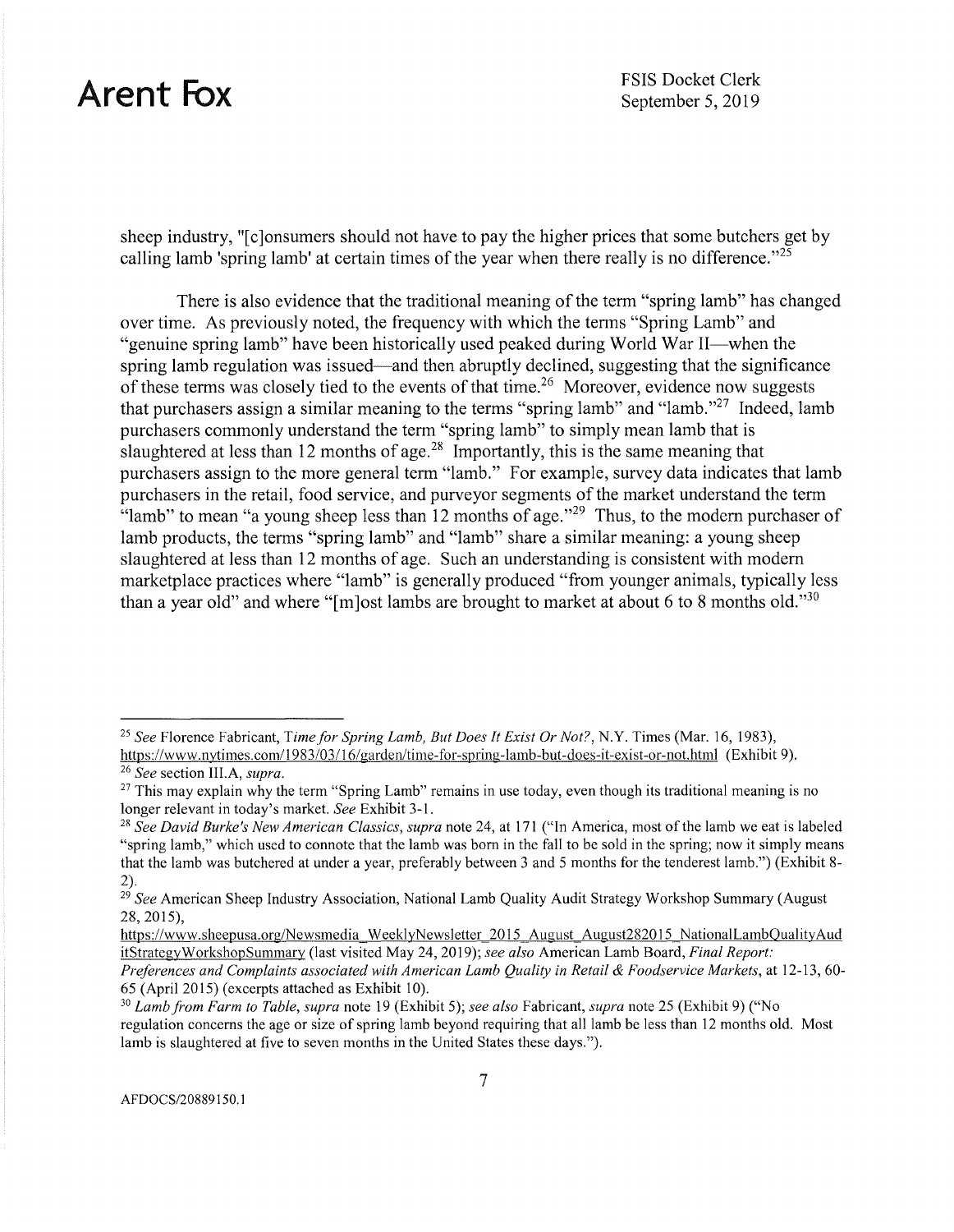### **2. FSIS Has Previously Acknowledged That the Definition of "Spring Lamb" May Need to Be Modified or Repealed**

FSIS has previously acknowledged that the definition of "spring lamb" may need to be modified or repealed. Following enactment of 21 U.S.C.  $\S$  607(f), FSIS issued an advanced notice of proposed rulemaking ("ANPRM") "to determine the type of labeling standards it should establish for lamb and mutton and their meat food products."31 While the ANPRM primarily focused on labeling and grading standards for "lamb," FSIS also requested comments on practical issues that could arise from implementation of the new provision. As relevant here, FSIS noted that, although there is no definition of "lamb" in the regulations, the term "spring lamb" is defined in 9 C.F.R. § [317.8\(b\)\(4\).](https://317.8(b)(4).32)<sup>32</sup> FSIS thus questioned whether the definition of "spring lamb" should be "changed, *deleted,* or added to the [labeling] standard."33

In response to the ANPRM, the Agricultural Marketing Service ("AMS") expressed concern that "any FSIS proposed rule on lamb labeling standards could significantly affect AMS programs and AMS service to the industry."<sup>34</sup> And ultimately FSIS declined to propose a new rule on lamb labeling standards. Nonetheless, it is important to note that none of the comments submitted to the ANPRM docket—which included comments from both domestic and foreign lamb producers—expressed concern over FSIS modifying or repealing the definition of spring lamb.  $35$  The apparently uncontroversial nature of this proposal further suggests that the term "spring lamb" lacks significance to the modern lamb industry.

### **3. Repeal of the Spring Lamb Regulation Would Not Impact Any Other USDA Regulation or Policy**

To the Company's knowledge, repealing the spring lamb regulation would not impact any other USDA regulation or policy, including any FSIS policy or AMS grading standard. Apart from the definition of"spring lamb" in the FSIS regulation, none of the Department's other regulations or policies make a distinction between the traditional categories of "lamb" and "spring lamb."36 For example, FSIS Directive 6100.2 provides post-mortem inspection

<sup>&</sup>lt;sup>31</sup> 62 Fed. Reg. 62271, 62271 (Nov. 21, 1997).<br><sup>32</sup> *Id.* at 62272.<br><sup>33</sup> *Id.* (emphasis added).<br><sup>34</sup> USDA, Labeling Standards for Ovine Carcasses, Parts of Carcasses, Meat and Meat Food Products, Docket No. 97-030A, at 5 (Nov. 21, 1997) (advance notice of proposed rulemaking; request for comments) (Exhibit 11).<br><sup>35</sup> See generally id. at 6-62.<br><sup>36</sup> To the Company's knowledge, the only other reference to the term "spring lamb"

term "unshorn pelts" provided on the Department's website. *See* AMS, *Livestock, Poultry and Grain Meat Terms,*  <https://www.ams.usda.gov/market-news/li>vestock-poultry-and-grain-meat-terms#U (last visited May 24, 2019).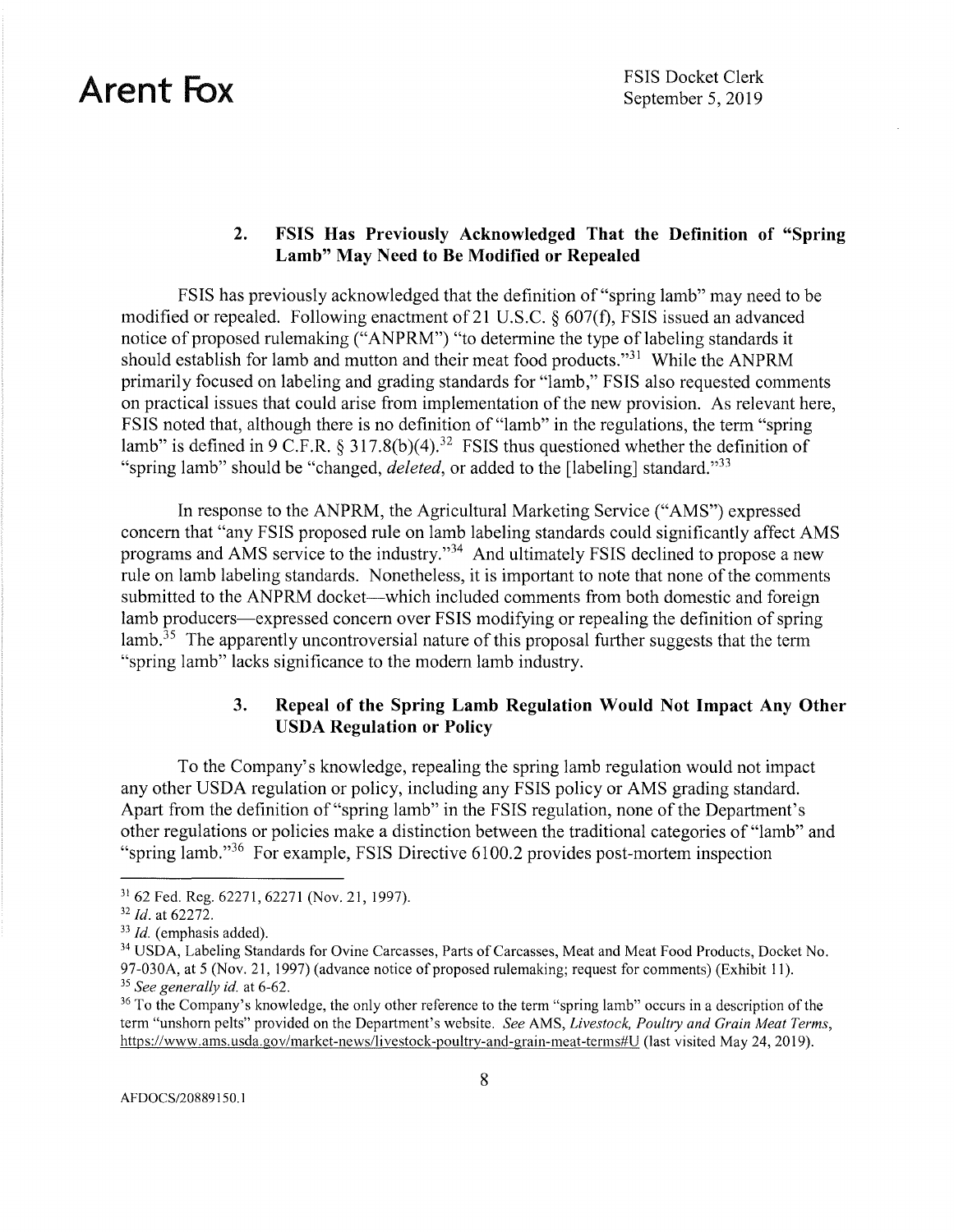procedures for only "lambs" (young sheep) and "sheep."37 Similarly, the AMS grading standards for slaughter sheep recognize only three age groups of animals: lambs, yearlings, and sheep.<sup>38</sup> Moreover, in both contexts, "lambs" are defined as a general category of young sheep based on the criteria of age (generally less than 14 months) and/or indicators of maturity<sup>39</sup> criteria which avoid reliance on outdated indicia of age such as the month in which an animal is slaughtered. As such, repealing the spring lamb regulation is not expected to have an impact on any of the USDA's other programs.

Additionally, should the spring lamb regulation be repealed, the final labels for any lamb product that includes the term "spring lamb" would continue to be regulated by FSIS. Specifically, new labels determined to contain "special statements and claims" would still need to be evaluated and approved by the FSIS Labeling and Program Delivery Staff ([LPDS\).](https://LPDS).40)<sup>40</sup> This label approval process further renders the spring lamb regulation unnecessary. Moreover, repealing the spring lamb regulation would not prevent lamb producers from using special statements and claims on their labels to differentiate their products in the market—claims such as "milk-fed" or "baby lamb"—provided that such claims were truthful and non-misleading.

#### **Conclusion**

As discussed in this petition, the definition of "spring lamb" in the FSIS regulation is outdated because it is not consistent with either modern domestic production practices or the role of international operations in supplying lamb to the U.S. market. It also is unnecessary given the

<sup>&</sup>lt;sup>37</sup> FSIS Directive 6100.2 (Revision 1), at 15, 18, <https://www.fsis.usda.gov/wps/wcm/connect/100>1245c-4b56-444c-<br>bc03-8686ebb48b3e/6100.2.pdf?MOD=AJPERES.

<sup>&</sup>lt;sup>38</sup> AMS, United States Standards for Grades of Slaughter Lambs, Yearlings, and Sheep, at 3 (Jul. 6, 1992), <https://www.ams.usda.gov/sites/default/files/media/Slaughter> Lambs%2C Yearlings%2C and Sheep%58 I %5D.p df (hereinafter *AMS Grading Standard for Slaughter Lambs); see also* **AMS,** *United States Standards for Grades of Lamb, Yearling Mutton, and Mutton Carcasses* (Jul. 6, 1992), at 3,

https://www.ams.usda.gov/sites/default/files/media/Lamb%2C\_Yearling\_Mutton\_and\_Mutton\_Standard%5B1%5D. pill' ("Ovine carcasses are classified as *lamb, yearling mutton, or mutton* depending upon their

evidences of maturity as indicated by the development of their muscular and skeletal systems." (emphasis added)).<br><sup>39</sup> FSIS Directive 6100.2, *supra* note 37, at 15 ("A young sheep or lamb (ovine) carcass meets the followi written documentation that the ovine is less than 14 months of age or the presence of a break joint (epiphysis) of the distal metacarpal bone of either foreleg."); *AMS Grading Standard for Slaughter Lambs, supra* note 38, at 3 ("A lamb is an immature ovine, usually under 14 months of age, that has not cut its first pair of permanent incisor teeth.").

<sup>40 9</sup> C.F.R. § 412.1. The phrase "special statements and claims" is defined to include "claims, logos, trademarks, and other symbols on labels that are not defined in the Federal meat and poultry products inspection regulations or the Food Standards and Labeling Policy Book." *Id.*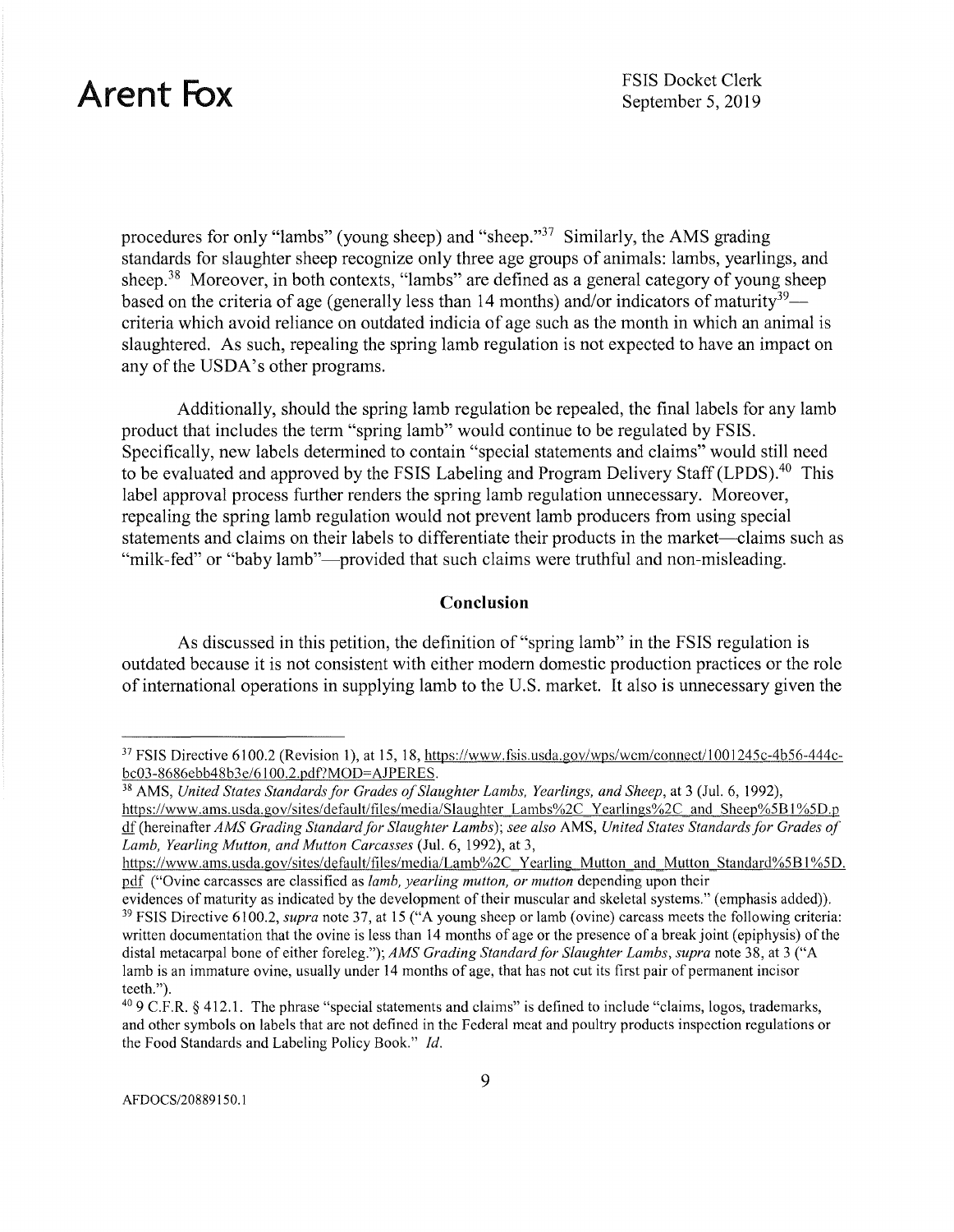Agency's existing label approval process and imposes additional compliance costs on certain lamb producers which are unjustified in light of the lack of benefits provided by the regulation.

The Lamb Company respectfully requests that FSIS grant its petition by repealing the spring lamb regulation. In the interim, the Company requests that FSIS exercise its enforcement discretion to permit lamb products to be marketed *on a year-round basis* with labeling that includes the term "spring lamb," provided that such labels are otherwise in compliance with the Agency's laws, regulations, and policies.

We appreciate your prompt consideration of this matter, and the granting of the actions requested herein.

Sincerely,

Deborah M. Shelton, Esq.

Arent Fox LLP 1717 K Street, NW Washington, DC 20006 Telephone: (202) 857-6321 Email: [deborah.shelton@arentfox.com](mailto:deborah.shelton@arentfox.com) 

Counsel for the Lamb Company, Petitioner

cc: Paul Kiecker, Deputy Administrator Roberta Wagner, Assistant Administrator, Office of Policy and Program Development Rosalyn Murphy-Jenkins, Director, Labeling and Program Delivery Staff

AFDOCS/20889150.1